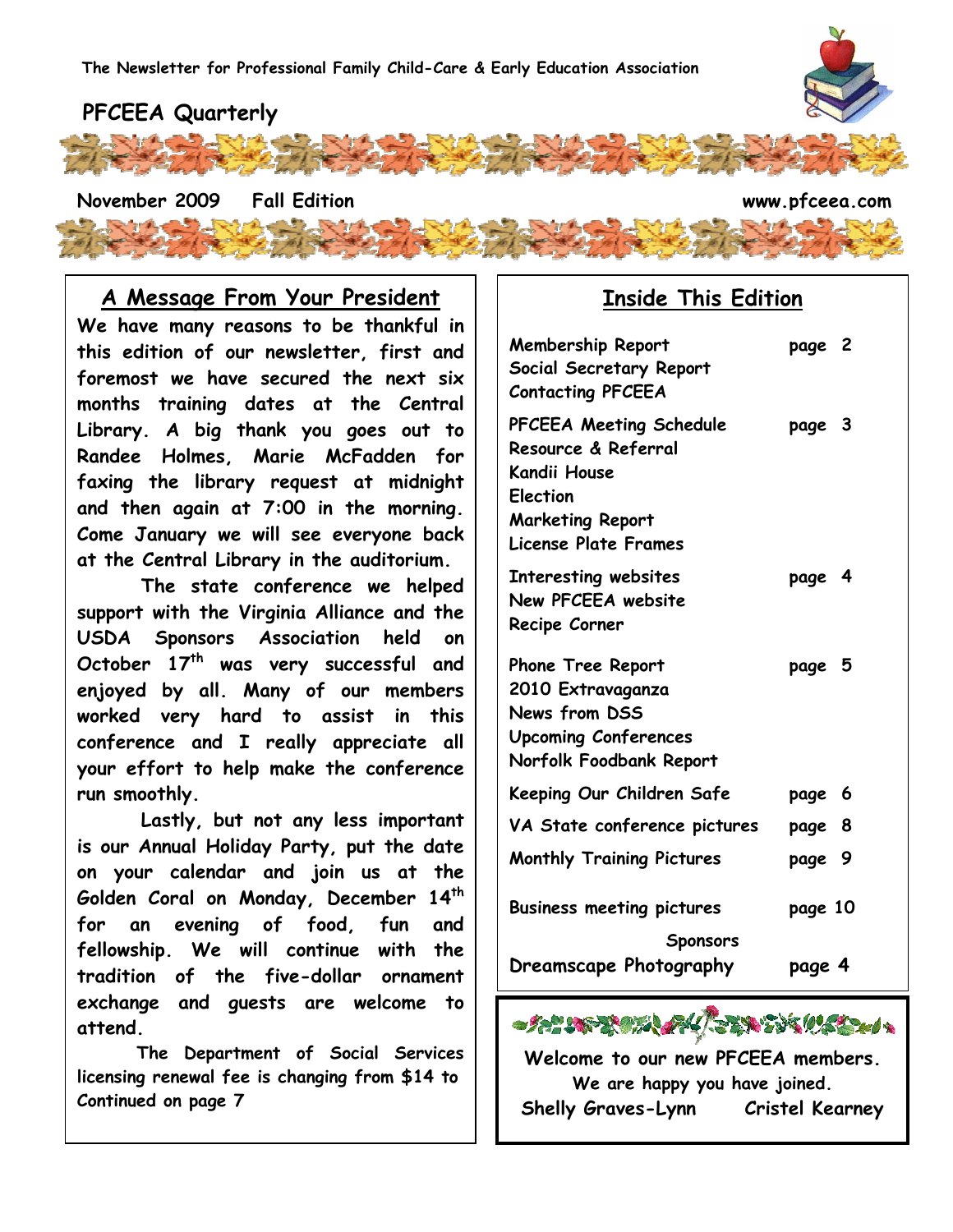## **Membership Report**

**We currently have 91 members in good standing. It is quite obvious the recession is indeed in our area. Because of this, we all need to work together in helping our members fill their openings. If you are full or can't accept a child, please refer the parent to our website so one of our other members might have an opportunity to interview with the parent. Submitted by Marie McFadden** 

### **Social Secretary**

**Fall is finally here and so is the cold weather plus cold and flu season. If you know of someone in our Assoc. that is sick please email me so I can send them a card. I am still sending out birthday and anniversary cards monthly.** 

**A door prize is given at each monthly meeting. My door prizes are running low so if you have any items you would like to donate please bring them to any of the training meetings. Also, if you have any gift bags or baskets you are no longer going to use I could use them.** 

**We will be having our Christmas dinner this year at the Golden Corral on 400 S. Independence Blvd. VA Beach. We have the large party room from 7pm to 10pm on Monday December 14th . Since we are paying for our own dinner, you may bring a guest if you'd like. We are doing the ornament exchange again, \$5 max. If you are planning to attend please email me at [Diane\\_Terry.1@verizon.net](mailto:Diane_Terry.1@verizon.net) Submitted by Diane McEwen Social Secretary** 

## **How to Contact PFCEEA**

**Email: [pfceea@yahoo.com](mailto:pfceea@yahoo.com) Website: [www.pfceea.com](http://www.pfceea.com/) Email Loop: [http://groups.yahoo.com](http://groups.yahoo.com/) under "Join a group" type in PFCEEA** 

## **PFCEEA Executive Board**

| President                      |          |  |  |
|--------------------------------|----------|--|--|
| <b>Janis Ingham</b>            | 498-3303 |  |  |
| Vice-President                 |          |  |  |
| Amy Stovall                    | 340-2148 |  |  |
| Treasurer                      |          |  |  |
| <b>Wanda DiNardo</b>           | 486-4582 |  |  |
| <b>Corresponding Secretary</b> |          |  |  |
| Nannette Huff                  | 422-1891 |  |  |
| Membership                     |          |  |  |
| Marie McFadden                 | 482-9470 |  |  |

# **Standing Committees**

**Advertising** 

| Marie McFadden       | 482-9470 |  |
|----------------------|----------|--|
| Historian            |          |  |
| Janice Coffman       | 499-6474 |  |
| Beth Kaminski        | 853-4504 |  |
| Marketing            |          |  |
| Fern Rohrer          | 857-7948 |  |
| Marie McFadden       | 482-9470 |  |
| Newsletter           |          |  |
| Marie McFadden       | 482-9470 |  |
| <b>Phone Tree</b>    |          |  |
| <b>Beth Kaminski</b> | 853-4504 |  |
| Resource & Referral  |          |  |
| Laurie Womack        | 486-1840 |  |
| Social Secretary     |          |  |
| Diane McEwen         | 490-2371 |  |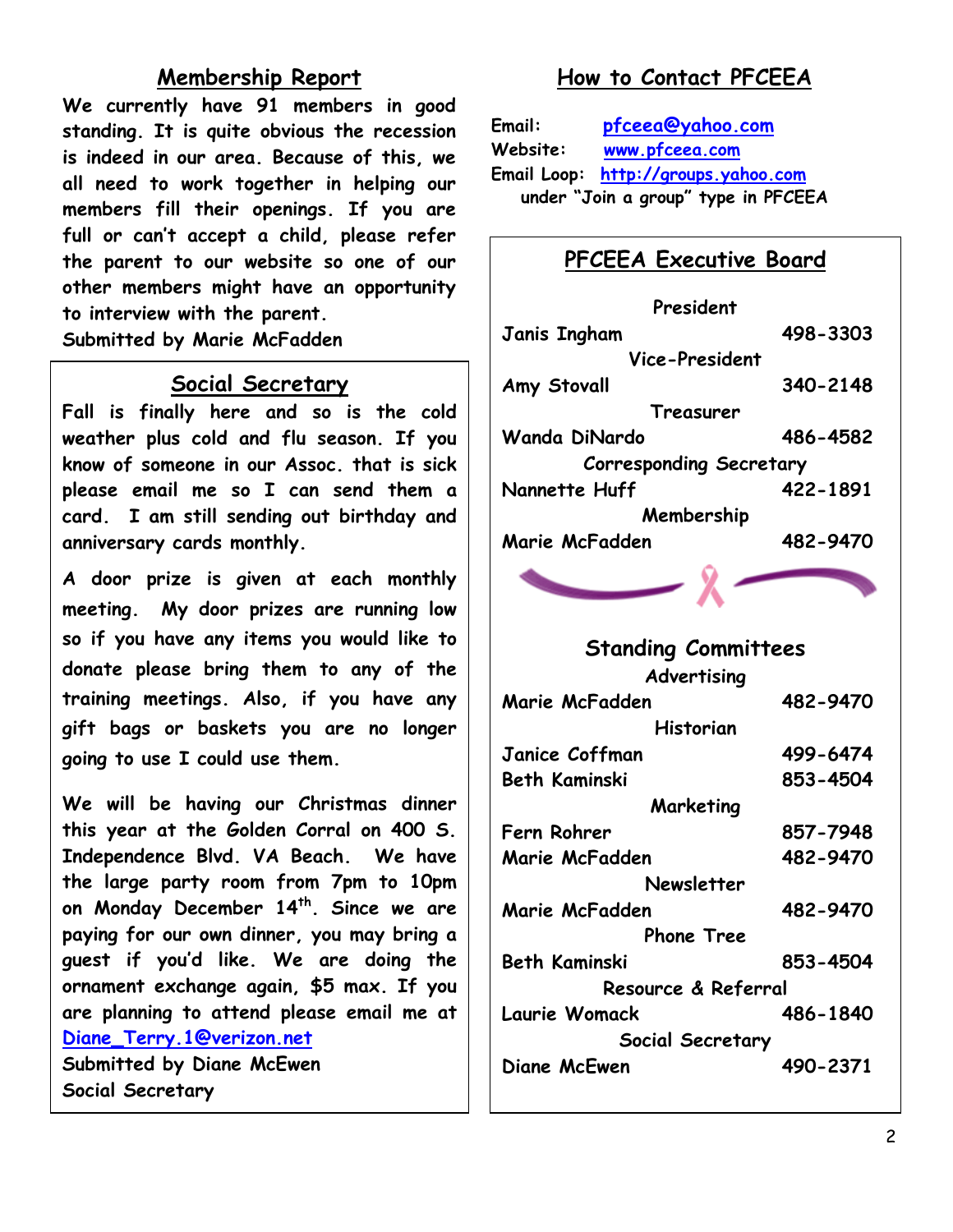## **PFCEEA Meeting Schedule**

**To register for all training meetings, please email [pfceea@yahoo.com](mailto:pfceea@yahoo.com) or call Marie at 482-9470. PFCEEA members receive the training certificate for free, non-members pay \$5. If you have unused grocery coupons, bring them to our meetings to share with others.** 

**November 16 7-9 pm at the Bow Creek Rec Center. We will be "Making & Taking Holiday Crafts".** 

**2010 meeting dates from January to June will be held in the Virginia Beach Central Library Auditorium from 7-9 pm. Please let us know if you have a topic or speaker we haven't presented in a while.** 

| <b>Jan. 4</b> | Feb. 1 | <b>Mar. 1</b> |  |
|---------------|--------|---------------|--|
| April 19      | May 3  | June 7        |  |

## **Resource & Referral**

**Beginning on November 4th, another month-long ad will be in the Virginian Pilot. We are hoping this ad helps our members fill their spaces. If you are full and receive a call, please refer the parent to our website: [www.pfceea.com](http://www.pfceea.com/) Submitted by Laurie Womack** 

## **Kandii House**

**PFCEEA accepts donations of baby food, formula, diapers along with gently used baby clothing to give to Kandii House. The formula and diapers can be from opened containers and all donations can be brought to any of our meetings.**

**Submitted by Nannette Huff** 

# **It's Election Time**

**It is time for PFCEEA members to vote for a Membership chair. You will receive a ballot in the mail soon. Right now Marie McFadden's name is the only one on the ballot, but you can write in a name if that person has your permission. The ballot is on a post card. All you have to do is cast your vote and place the post card in the mail. Postage is already on the card. We need your ballot to be postmarked by Saturday, Nov. 21.**

## **Marketing Report**

**In addition to our usual places for handing out the PFCEEA business card, Fern has passed some out at the Portsmouth DSS office, a dentist's office in Wards Corner, the Norfolk Health Department, Work Force on Little Creek, Respit seminars and Pediatric Specialists near DePaul Hospital.** 

**If you know where we can place our cards, please let us know.** 

**Submitted by** 

**Fern Rohrer & Marie McFadden** 

# **License Plate Frames**

**In our quest for finding another way to market our association, PFCEEA purchased 200 license plate frames. We are selling them for:** 

#### **\$3 for 1 or \$5 for 2**

**We will have them for sale at our meetings, get yours before they are all sold.**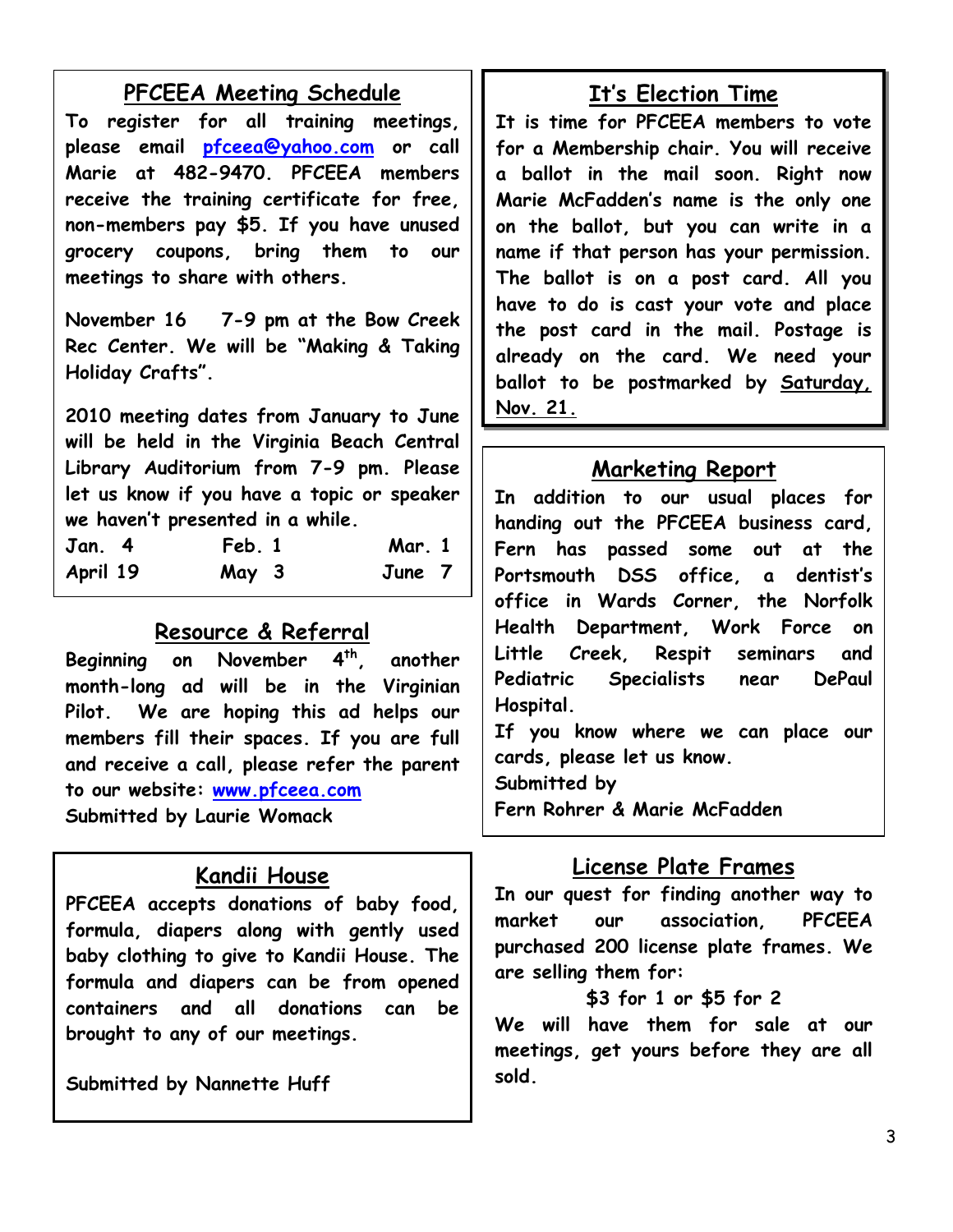## **Interesting Websites**

 '**50s-80's songs** - **[www.tropicalglen.com/](http://www.tropicalglen.com/) Upload pictures or documents to this site and it creates a web page** -<http://file2.ws/> **Grocery shopping - <http://alice.com/>**

#### **Thanksgiving -**

**<http://www.enchantedlearning.com/crafts/thanksgiving/> <http://www.makingfriends.com/Thanksgiving.htm> <http://crafts.kaboose.com/holidays/thanksgiving/> Christmas -** 

**<http://www.allfreecrafts.com/christmas/> <http://www.christmascrafts.com/> <http://familyfun.go.com/christmas/>**



**CHESAREAC VA** 23322

email: dscapel@verizon.net 757-421-3152 cell 757-575-0183

# **New PFCEEA website**

**Geocities stopped hosting websites even if we had our own domain name, so we had to find a new host. We were successful in our search and now our new site has 500 mb. of space instead of 15 mb.** 

**This new site has a different look. We still have a lot of work to finish it, but in the meantime, we would like all of our members to take a look especially at the "Membership listing" pages. Please double check your information to make sure everything is correct. If your information is not showing, this could be an oversight on our part, or your membership has expired. Please send an email to [pfceea@yahoo.com](mailto:pfceea@yahoo.com) to let us know if anything is wrong.**

#### **Recipe Corner**

**Here are a few websites to help you create some new meals for your family and daycare children.** 

**[www.topsecretrecipes.com/recipes.asp](http://www.topsecretrecipes.com/recipes.asp) [www.recipegoldmine.com](http://www.recipegoldmine.com/) <http://copycat.cdkitchen.com/> <http://www.copykat.com/> <http://www.copykat.com/> <http://recipes.robbiehaf.com/Copycat.html> <http://www.copycat-recipes.net/>**

#### **Easy Drop Danish**

**¼ cup margarine or butter, softened** 

- **2 Tablespoons sugar**
- **2 cups Bisquick**
- **2/3 cup milk**
- **¼ cup any flavor preserves**

**Mix margarine, sugar and Bisquick until crumbly. Stir in milk until dough forms; beat 15 strokes. Drop by rounded tablespoonfuls 2" apart onto a lightly greased cookie sheet. Make a shallow well in the center of each with the back of a spoon. Fill the well with 1 teaspoon preserves.** 

**Bake at 450 for 10 to 15 minutes or until golden. (I prefer to bake at 350 to prevent the bottom from burning before the top is browned.)** 

**While warm drizzle with glaze.** 

#### **Glaze:**

**2/3 cup powdered sugar** 

**1 Tablespoon warm water** 

**¼ teaspoon vanilla** 

**Recipe found on side of Bisquick box, submitted by Marie McFadden**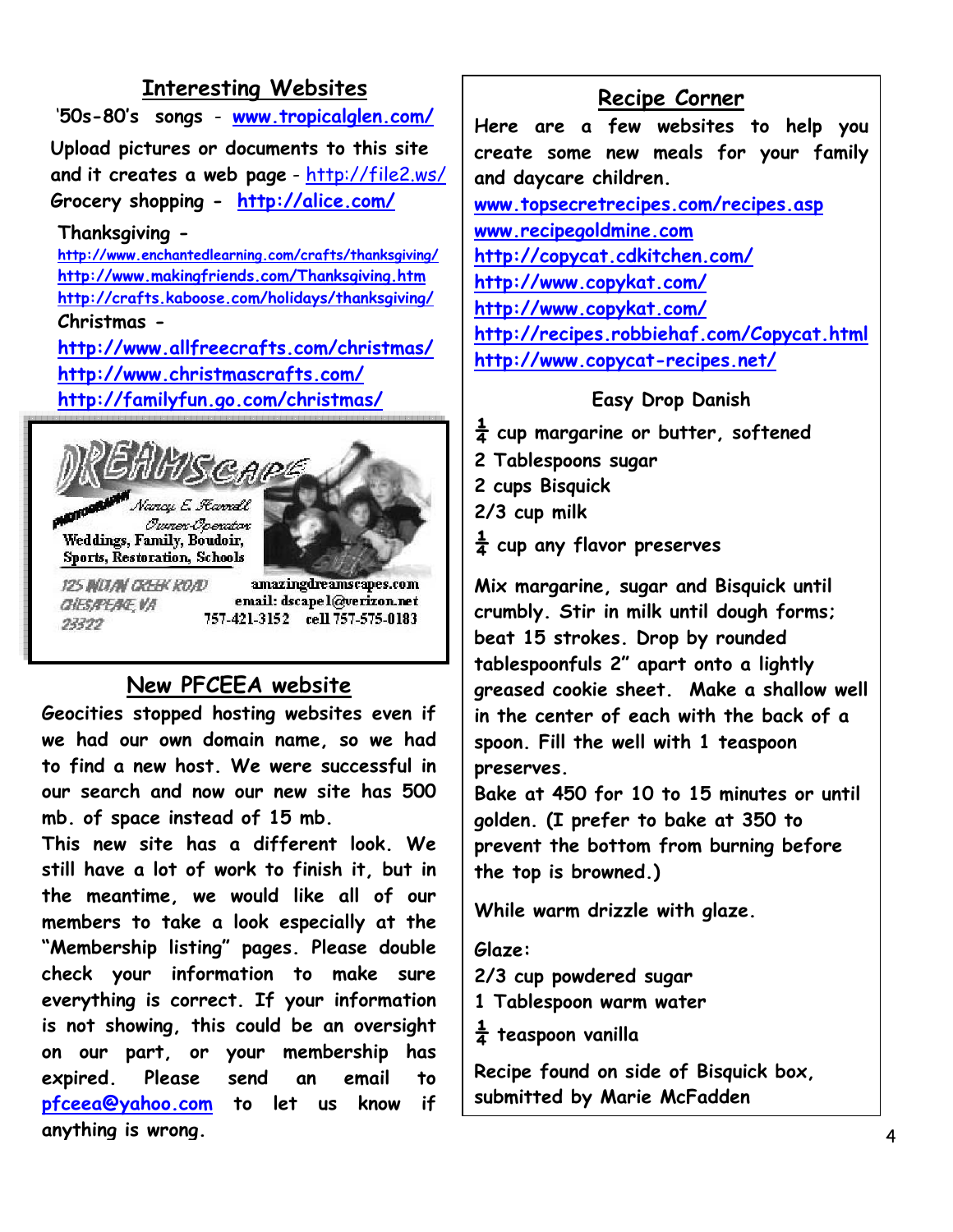## **Phone Tree Report**

**The Phone Tree was activated three times since our last newsletter. September for the training on Gearing up for Learning, October for the training on Environments for Early Learning and we also made calls to the non-members to pass on the great local conference opportunity offered by the VAFCCEA held October 17th,2009. I need to give a special thanks to Marie McFadden for helping me with updating our members and non-members list. She really goes above and beyond her PFCEEA responsibilities. I wanted to make sure we all let her know how much she is appreciated! We have a new phone tree volunteer…Welcome Brittany Cronon. Thank you to all the volunteers!!! (Laurie Womack, Jan Coffman and Randee Holmes) keep up the good work ladies. If you would like to volunteer on the phone tree contact Beth Kaminski @853-4505 email access is required. Submitted by Beth Kaminski**

### **2010 Child Care Extravaganza**

**Mark your calendar and save Saturday, March 27th so you can attend our 9th annual Child Care Extravaganza in Virginia Beach. Please let us know if you would like to help with any area of planning and implementing this event. An event of this magnitude not only takes a lot of planning, but it also needs a lot of people helping with each aspect of our extravaganza. There are a lot of "behind the scenes" jobs needing to be done prior to March 27th, please consider helping us this year. This is our big fundraiser and the money we raise keeps the association running smoothly the entire year.** 

## **News from DSS**

- **As of November 1, 2009:**
- **1. DSS has a new address 801 East Main Street, Richmond, VA 23219- 2901. All phone numbers will remain the same.**
- **2. The fee for searches of the Child Protective Services Central Registry will increase from \$5 to \$7.**
- **3. Revised Central Registry Form The new form can be found at:**

**http://www.dss.virginia.gov/files/div ision/obi/childrens\_facility\_index/fou nded\_cps\_complaints/032-02-0151- 08-eng.pdf** 

| Upcoming Conferences in 2010          |                 |  |  |
|---------------------------------------|-----------------|--|--|
| PFCEEA - March 27                     | Virginia Beach, |  |  |
| <b>VA</b>                             |                 |  |  |
| NAFCC - July 15 - 17 Nashville, Tenn. |                 |  |  |
| For more information: www.nafcc.org   |                 |  |  |
| VAFCCA - Oct Virginia Beach, VA       |                 |  |  |

## **Foodbank News**

**Saturday shopping days:** 

| November | <b>December</b> |
|----------|-----------------|
| 7 & 21   | 5 & 19          |

**If you missed the annual meeting, you will only be able to make the class up on Saturday, Nov. 21 at 9 am.** 

**Our last shopping day will be the end of June; therefore, the last time you will be able to send money to your USDA sponsor will be April.** 

**In the mean time, you may want to check out Angel Food Ministries online at:** 

**[www.angelfoodministries.com](http://www.angelfoodministries.com/)**

**Currently there are at least 11 host sites in our area.** 

**Submitted by Marie McFadden**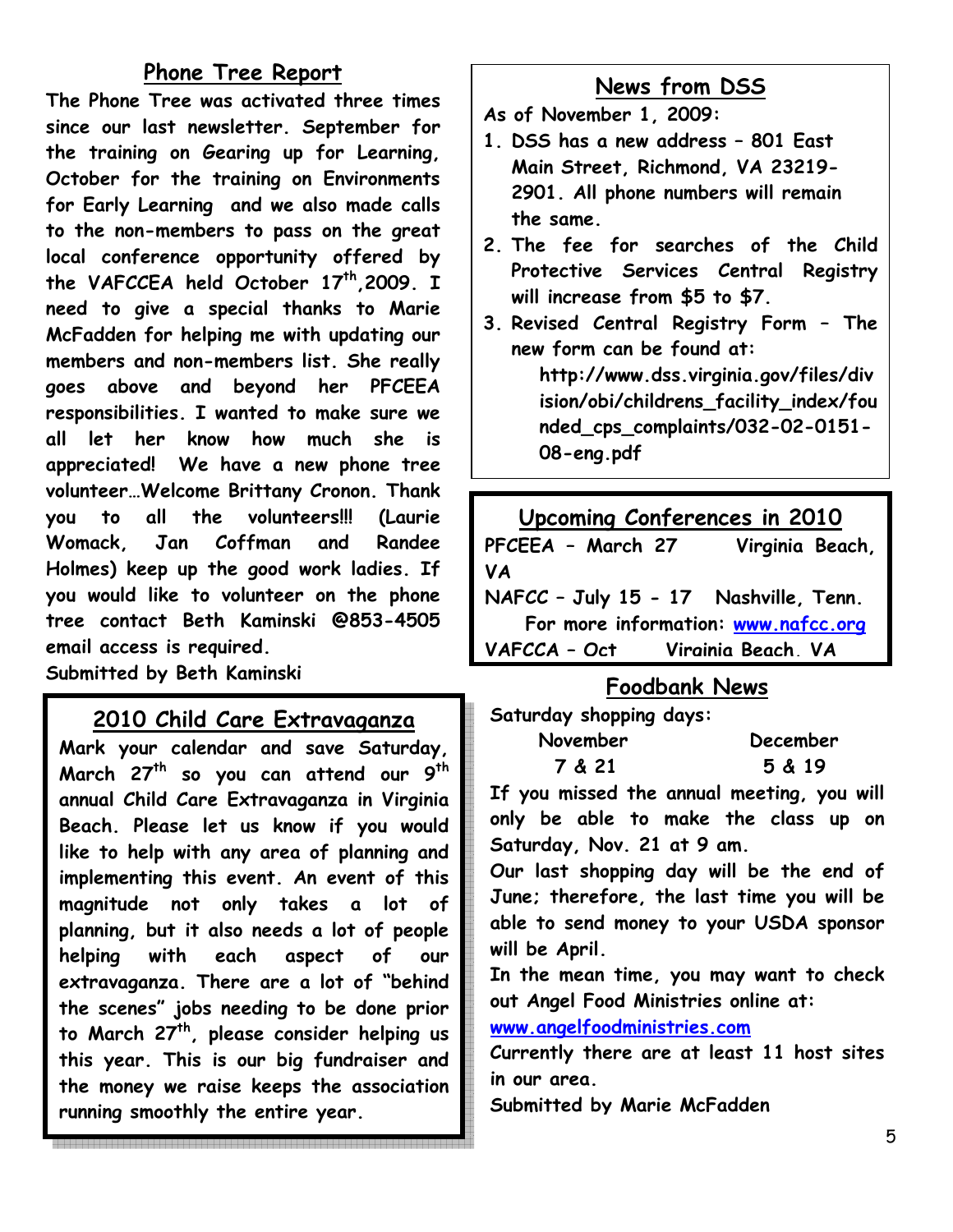## **Keeping Our Children Safe and Avoiding Violations**

#### **Did you know????**

- **Diaper rash medicine MUST have FULL NAME of child on ointment**
- **Cribs must be labeled with child's full name**
- **Batteries must be available and within expiration date for flash light – some require batteries are in flash light. Recommend keeping unopened spare pack in case those in flash light go dead.**
- **Keep battery operated radio with spare batteries**
- **Fiber filled blankets increase the risk of potential suffocation**
- **Did you know, markers / "white out" left where accessible to children (on a counter where they can roll off) can be considered "endangerment" due to the fumes**
- **Crib mattress must fit snuggly (cannot fit 2 fingers between crib and mattress**
- **Not accessible means not accessible to your tallest child if stands on a chair or oldest child. Recommend using locks with key or combination if have school age children.**

#### **First Aid Kit:**

**\*\*Syrup of Ipecac – keep in first aid box EVEN after expiration date expires: document at least 2 places where you attempted to obtain new bottle Important that you have ample gauze** 

#### **Check expiration date on**

 **bite/sting prep medication expired syrup of ipecac** 

**Do you have a thermometer, scissor, tweezers, insect bite medication, eye wash, eye patch, in your first aid kit?** 

**It's fall cleaning time! Check your playground for:** 

- **Replace rusty toys**
- **Fix or replace broken toys or toys with cracks in them**
- **Sharp edges**
- **"S" hooks must be closed & not rusty**
- **Gum balls (must be kept raked)**
- **Standing water (drowning & attracts mosquito breeding) – this includes old water in bird baths, buckets, toys (toy buckets, etc)**
- **Do your toys need to be cleaned to look inviting to children and parents**
- **Cut back shrubs with thorns they are considered a potential injury item**
- **Does your absorbent material on playground under climbing toys meet licensing standards?**

**Records are the most likely to get violations - Go through your children's records and check it line by line – biggies are:** 

- **Emergency contacts**
- **Immunizations**
- **Phone number listed for the physician**
- **Documentation of persons authorized and/or not authorized to pick up the children**
- **Documentation of the child's start date**
- **Documentation of proof of identity in the record**
- **Provider must contact the local authorities as required by the regulations if lack of proof of identify is more than seven business day**
- **Put "N/A" any place there is a question that they do not apply to. You cannot leave it blank!**
- **Liability form signed for each child in your care?**

 **Continued on page 7**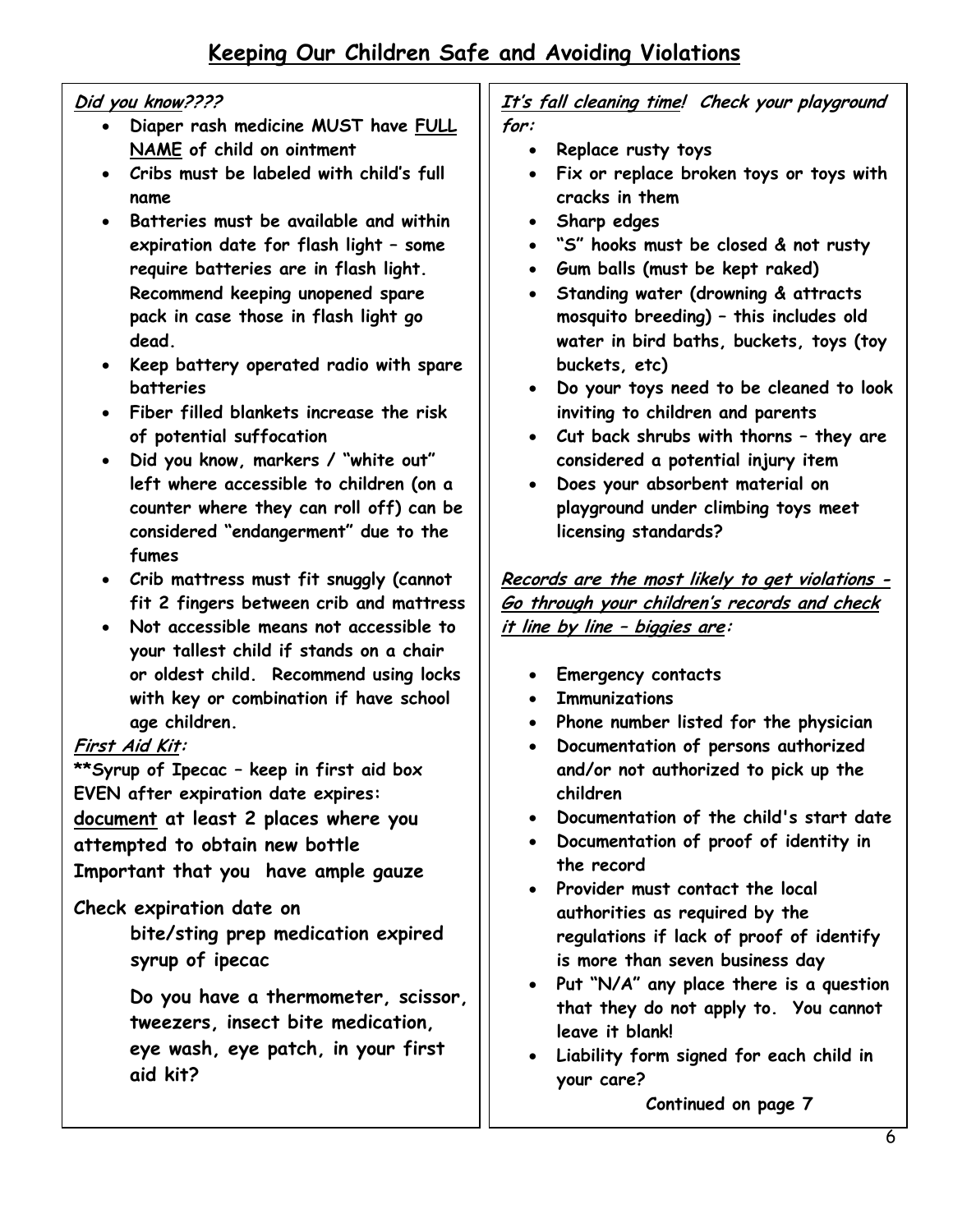#### **President's Message continued from page 1**

**\$35 to keep up with the current cost of living. The agency is seeking comments on the intended regulatory action, including but not limited to: 1) ideas to assist in the development of a proposal; 2) the costs and benefits of the alternatives stated in this background document or other alternatives; and 3) potential impacts of the regulation. The agency is also seeking information on impacts on small businesses as defined in § 2.2-4007. 1. Information may include: 1) projected reporting, record keeping and other administrative costs; 2) probable effect of the regulation on affected small businesses; and 3) description of less intrusive or costly alternative methods of achieving the purpose of the regulation. Anyone wishing to submit comments may do so by December 9th, at the public hearing or via the Regulatory Townhall website, [www.townhall.virginia.gov](http://www.townhall.virginia.gov/), or by mail, email or fax to Karen H. Cullen, Virginia Department of Social Services, Division of Licensing Programs, 7 N. Eighth Street, Richmond, Virginia 23219, Telephone: (804) 726- 7152, Fax: (804) 726-7132, Email: [karen.cullen@dss.virginia.gov](mailto:karen.cullen@dss.virginia.gov) Written comments must include the name and address of the commenter. In order to be considered comments must be received by the last day of the public comment period.** 

**Looking ahead, we have our 9th Annual Extravaganza on March 27th 2010 to start planning for. We need assistance planning this event in areas like advertising, marketing, and securing speakers and vendors. This is our only fundraiser for our association and we need your support. We are also sending out election information that needs to be filled out and sent back. Please take the time to read this and complete the postcard so we can move forward with our next business meeting. We really appreciate our members and hope everyone will share in this child care association to make it as successful as possible.** 

**Sincerely,**  Janis Ingham **Keeping Our Child Safe……. Continued from page 6** 

#### **Reminders:**

- **Is today's menu posted where parents can see it?**
- **Never start a child without ALL paperwork completed – that includes ALL forms without exception**
- **Providers and assistants** 
	- o **Check dates on Background check**

**Criminal History & Central Registry & Sworn Statement - every 3 years** 

- o **TB every 2 years**
- **CPR & First Aid Check the expiration date on your card – Recommend listing it on your calendar!**
- **Recommendation: Keep spare roll of toilet tissue in rest room where accessible to children**
- **Cannot have aerosol cans of spray accessible to children (wasp or bug spray)**
- **Cannot have "plug-in" deodorizers accessible to children**
- **Cannot have lit candles**
- **Electrical outlet strip must have a protective cover (even those under your computer table)**
- **Cannot have soap that has warning label "keep out of reach of young children". Soft soap does not have this warning. If refilling an old container, be sure you can show container you are refilling it from.**
- **If your age group has changed, have you checked for choking items?**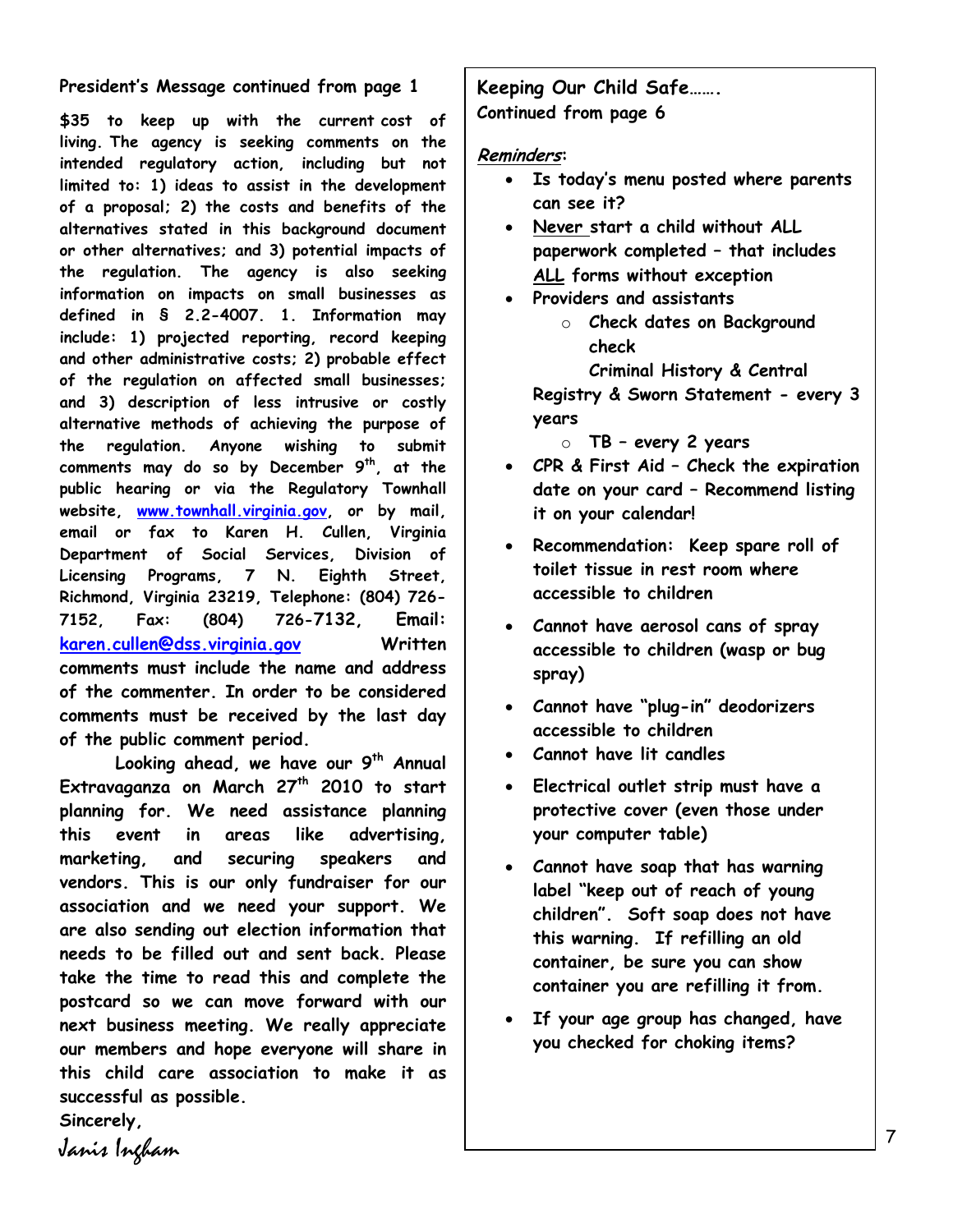# **Virginia State Child Care Conference October 17 in Virginia Beach**

**PFCEEA was happy to host this year's state conference. Despite the fact there was another event taking place the same day, we had approximately 200 in attendance. We are hoping the number doubles next year!**





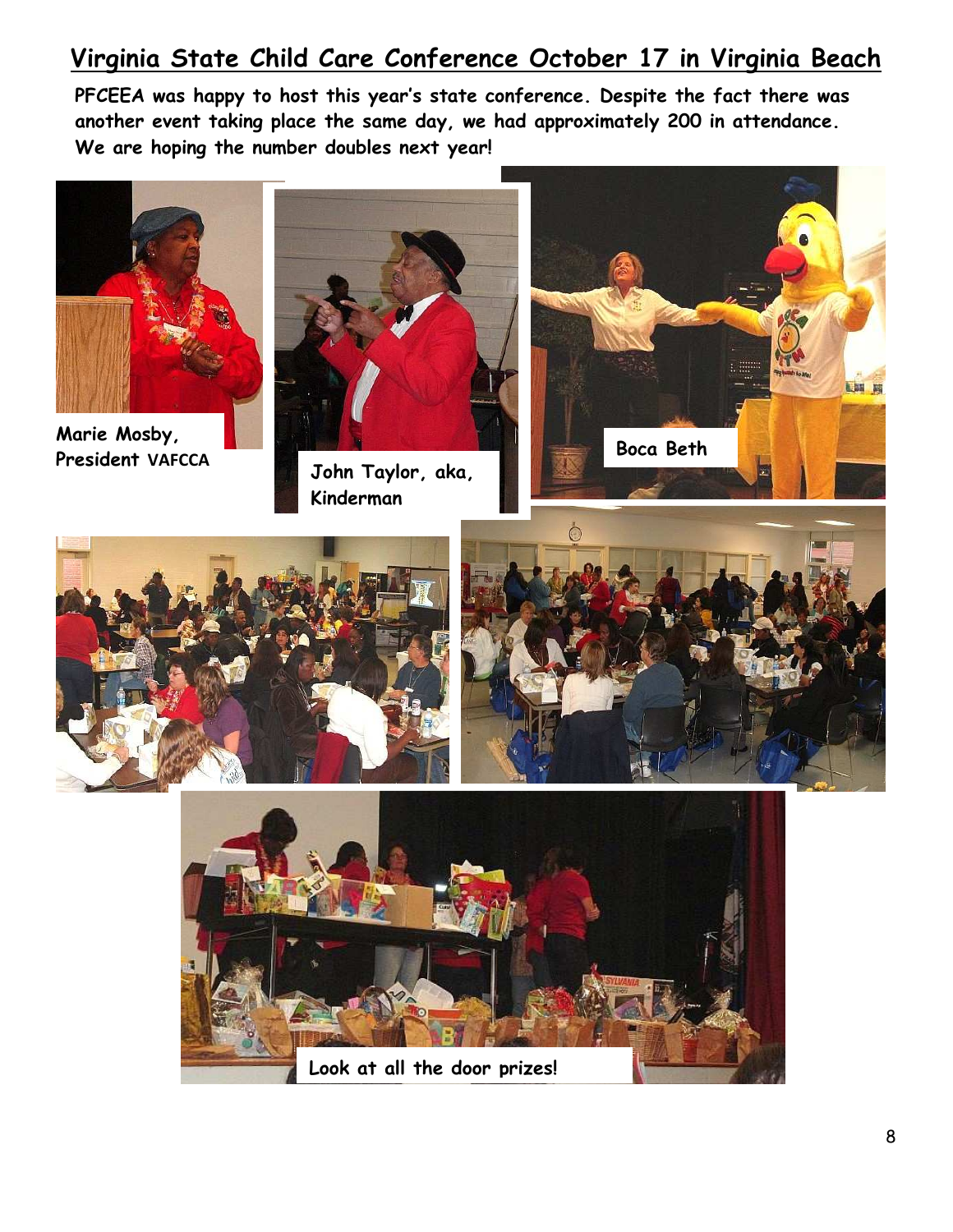## **September Training Meeting**



**USDA training Margie** 



**Door Prize winner - Rhonda** 

## **Celia Farr "Gearing Up For Learning"**

## **October Training Meeting**



 **Speaker Christy John Door Prize winner, Maria "Environments for Early Learning"** 

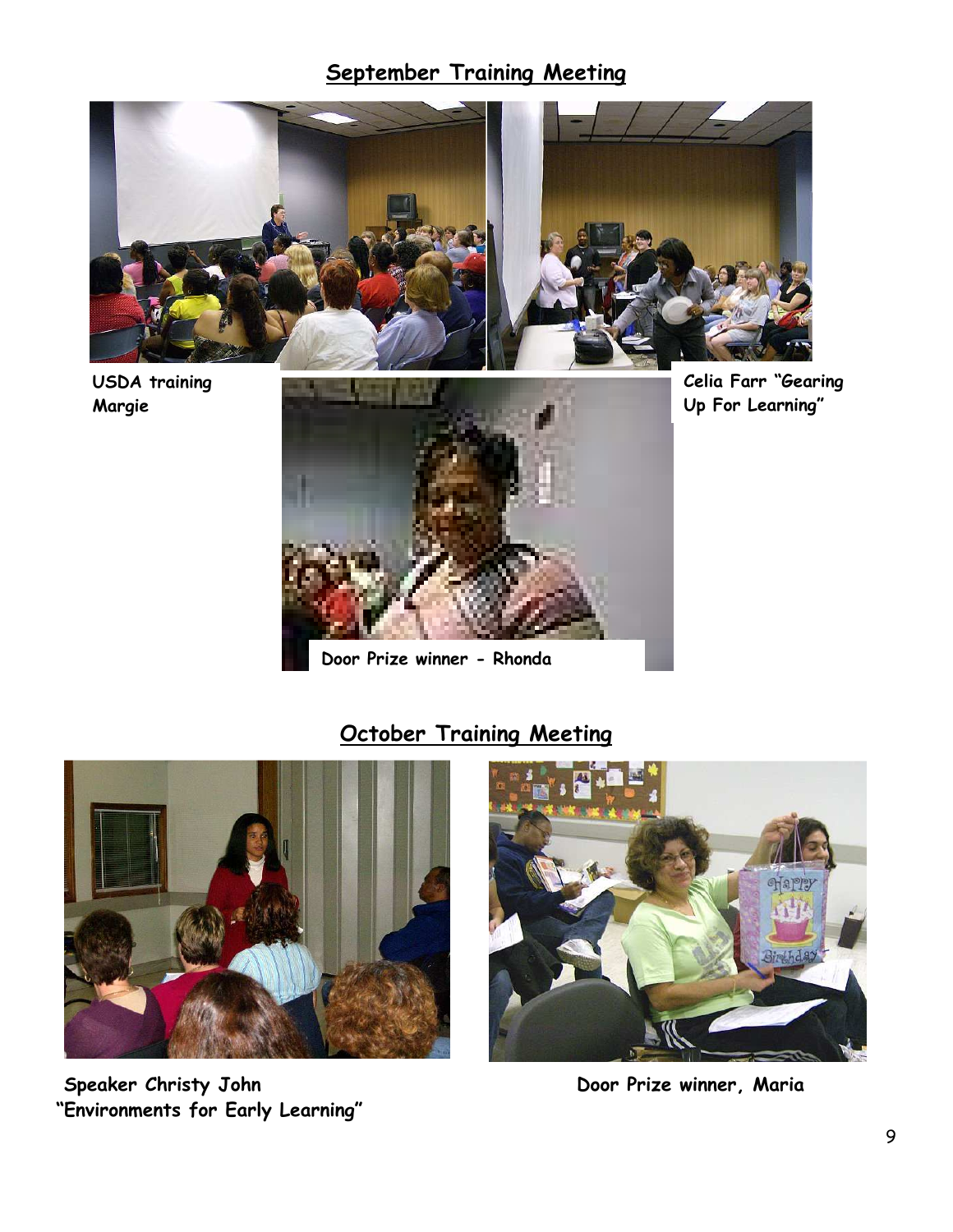# **June Business Meeting**



**Left to Right Diane, Amy, Brittany, Phyllis** 



# **September Business Meeting**



**Jan Wanda Randee Beth Janis** 

10